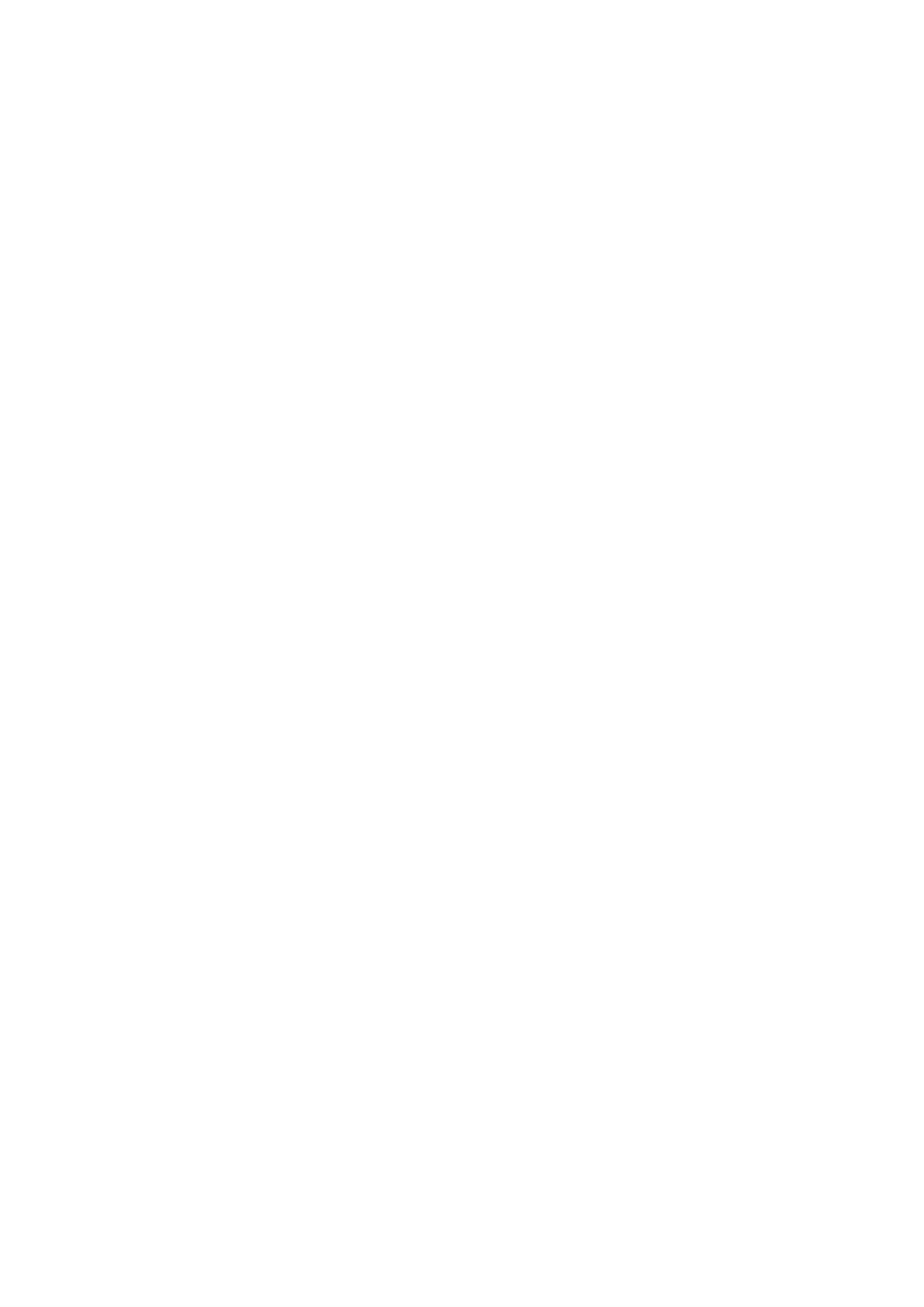Statutory Document No. 2018/0149



*Currency Act 1992*

# **CURRENCY (TOURIST TROPHY) (£2 COINS) ORDER 2018**

*Laid before Tynwald: 19th June 2018 Coming into Operation in accordance with Article 2*

The Treasury makes the following Order under section 5 (1) and (3) of the Currency Act 1992.

#### <span id="page-2-0"></span>**1 Title**

This Order is the Currency (Tourist Trophy) (£2 Coins) Order 2018.

#### <span id="page-2-1"></span>**2 Commencement**

This Order comes into operation on the day after it is made.

## <span id="page-2-2"></span>**3 Interpretation**

In this Order **"Tourist Trophy coins"** (without more) means coins issued by the Treasury of the denomination of £2, which conform to the requirement as to weight, composition, form and dimension specified in the Schedule.

## <span id="page-2-3"></span>**4 Denomination and face value of Tourist Trophy coins**

The permissible denomination of a Tourist Trophy coin, and the face value of such a coin, is £2.

## <span id="page-2-4"></span>**5 Designs of Tourist Trophy coins**

- (1) The obverse of the coins shall bear—
	- (a) the effigy of HM Queen Elizabeth by Jody Clark, for use on the coinage of the Crown Dependencies and the countries of the Commonwealth; and
	- (b) the inscription "QUEEN ELIZABETH ISLE OF MAN" and the year of issue.
- (2) The arrangement of the obverse is shown in Figure 1.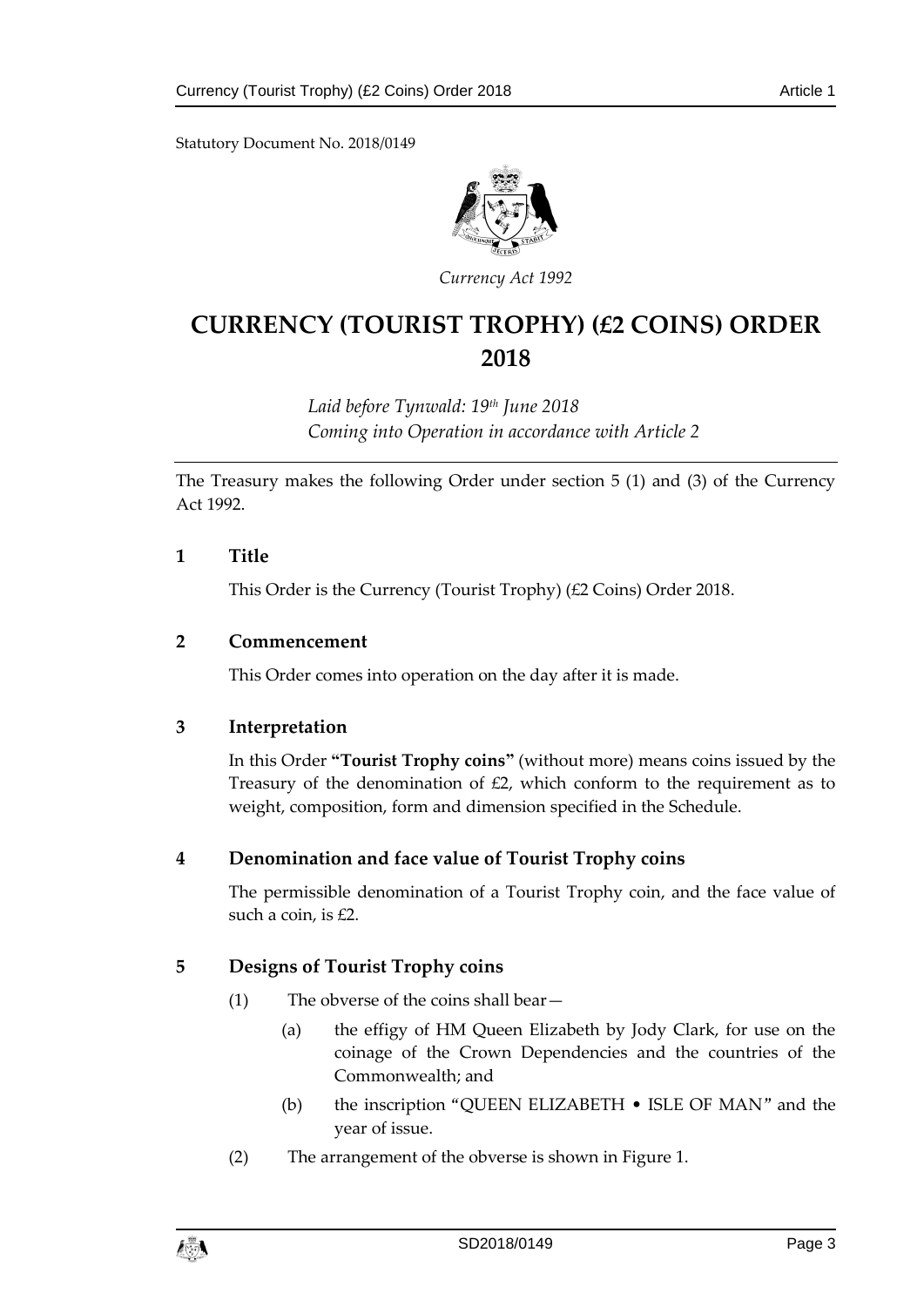

*Figure 1 – the obverse*

(3) The reverse of the coins shall bear images of Mike Hailwood MBE, GM competing in the TT Races.

#### **Coin One - 60th Anniversary of Mike Hailwood's first TT Race**

The coin shall bear—

- (a) an image of Mike Hailwood MBE, GM riding his Norton motorcycle number 57 in the 1958 TT races;
- (b) the inscriptions "MIKE HAILWOOD ®" and "60 YEARS" representing the anniversary of Mike Hailwood first competing in the TT Races;

the image and inscription being surrounded a laurel wreath.

The value of the coin is depicted as the numeral "2" and the word "POUNDS" in a circle, within an arc intersecting the edge of the coin as shown in figure 2.

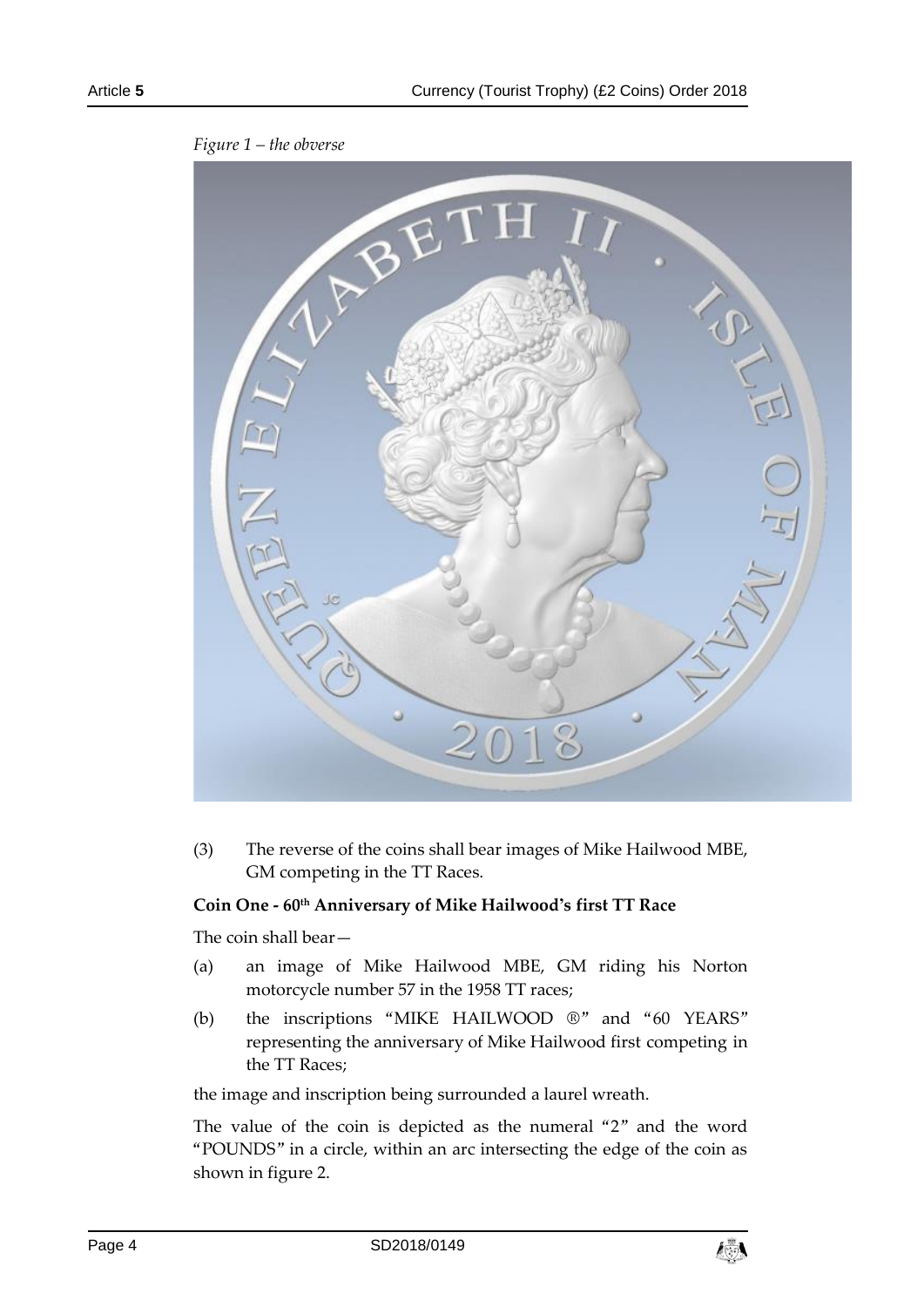

*Figure 2 Coin One - The 60th Anniversary of Mike Hailwood in the TT Races*

# **Coin Two – 40th Anniversary of Mike Hailwood's return to the TT in 1978.**

The coins shall bear –

- (a) an image of Mike Hailwood MBE, GM riding his Ducati motorcycle number 12 in the 1978 TT races,
- (b) the inscriptions "MIKE HAILWOOD ®" and "40 YEARS" representing the anniversary of Mike Hailwood's return the TT Races,

the image and inscription being surrounded by a laurel wreath.

The value of the coin is depicted as the numeral "2" and the word "POUNDS" in a circle, within an arc intersecting the edge of the coin as shown in figure 3.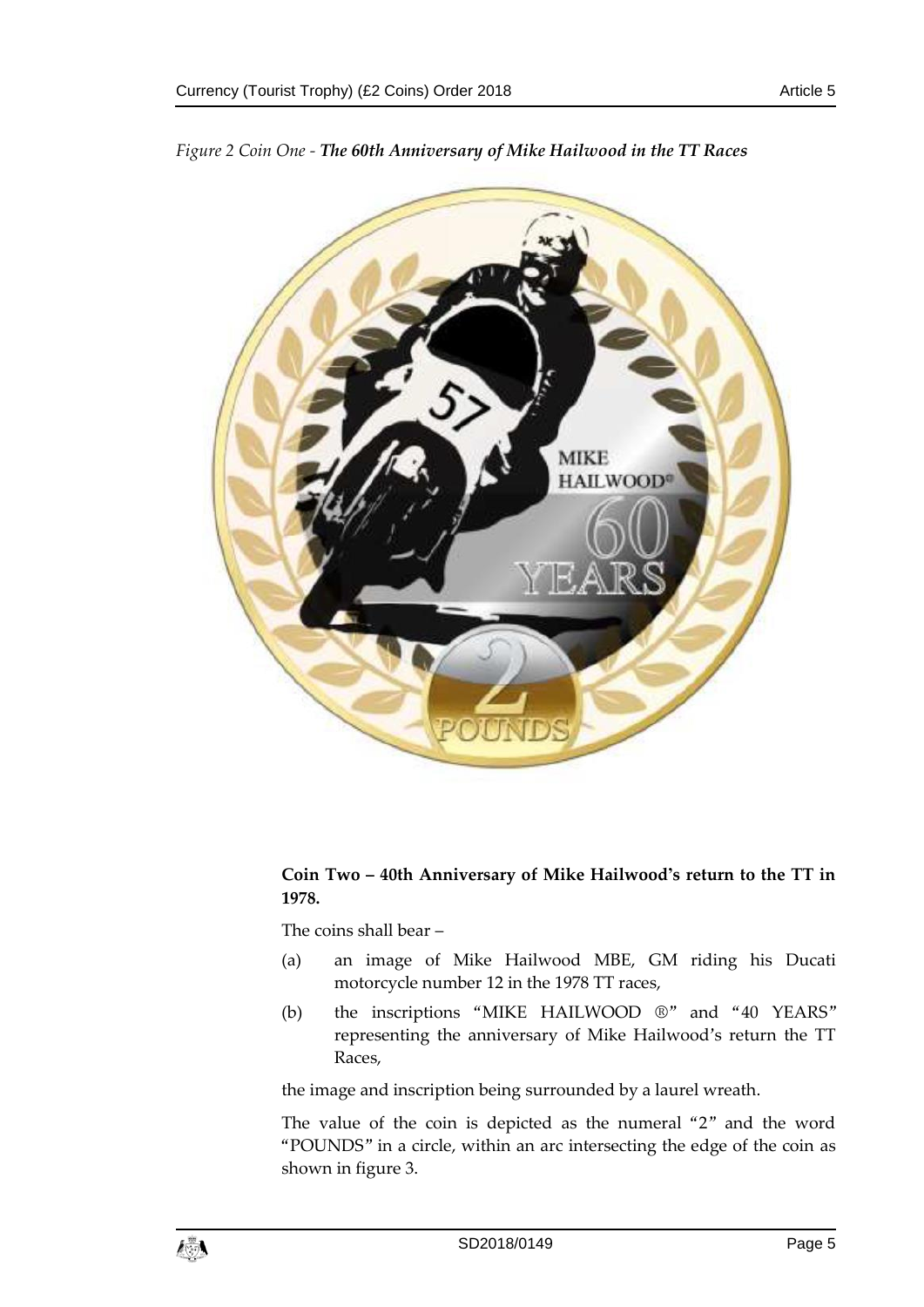

*Figure 3 Coin Two - The 40th Anniversary of Mike Hailwood's return to the TT Races in 1978*

- <span id="page-5-0"></span>**6 Weight, composition, dimensions and amount of tolerance and variation of the Tourist Trophy £2 Coins**
	- (1) The Schedule specifies the weight, composition and dimensions of the Tourist Trophy £2 coins and the amount of tolerance allowed, but subject to paragraph (2).
	- (2) Despite any other provision of this Order, a Tourist Trophy £2 coin that otherwise conforms to the provisions specified in the Schedule may be minted at double the weight shown in Column 7 of the Schedule as a *piedfort*.

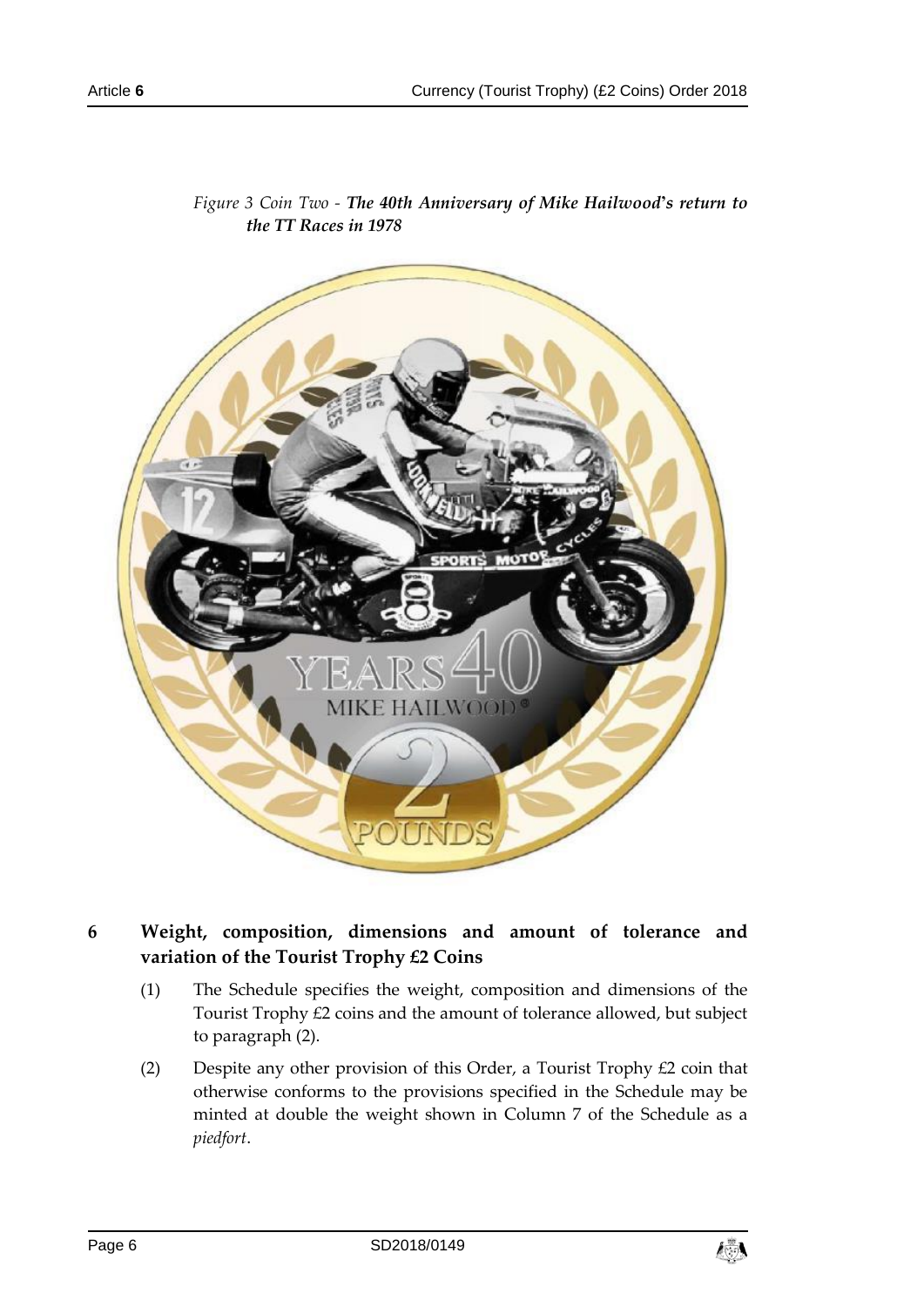#### **MADE 5 MAY 2018**

*Signed by authority of the Minister for the Treasury*

**R W HENDERSON** *Member of the Treasury*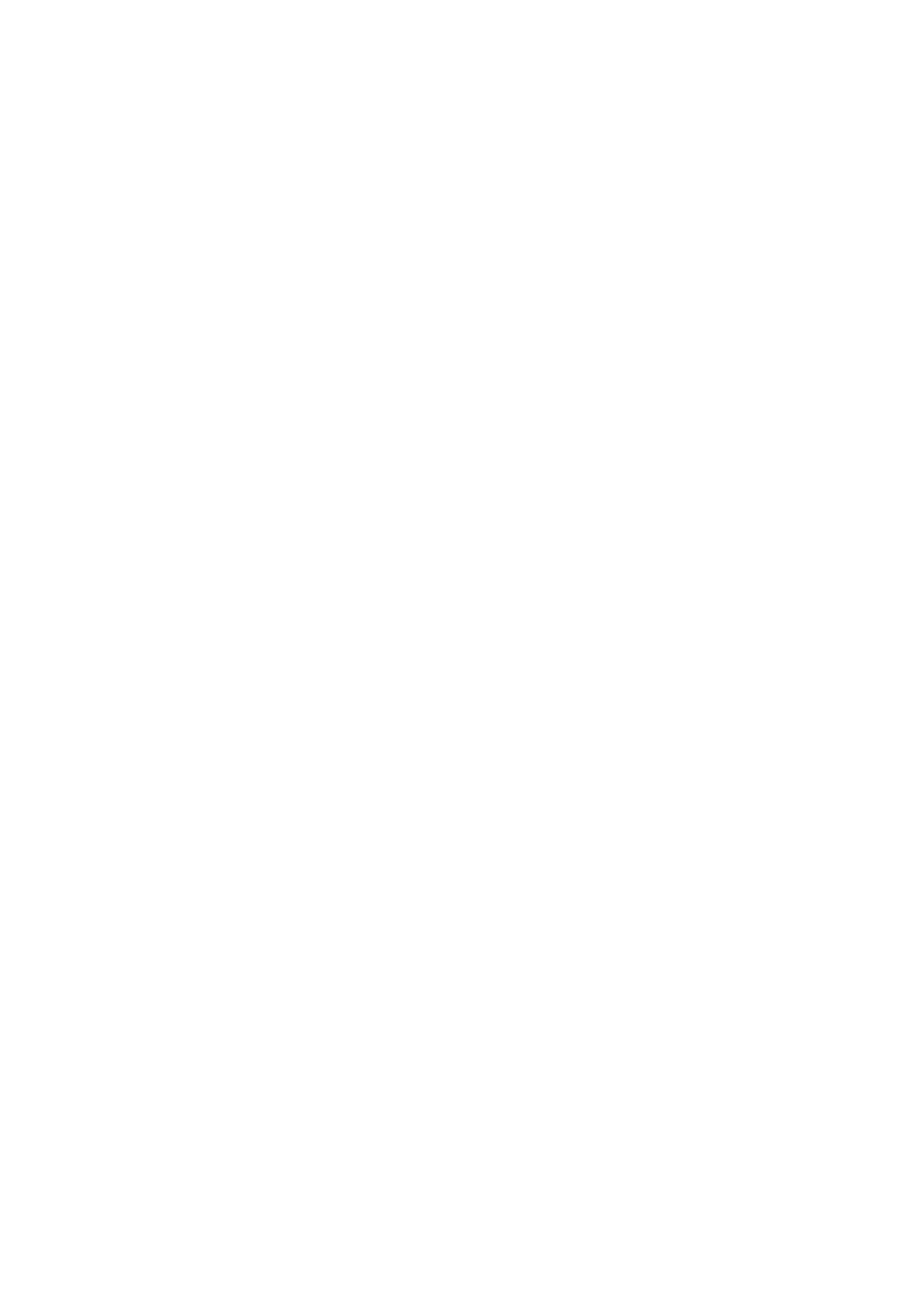## **THE SCHEDULE**

## Articles 4 and 6

# <span id="page-8-1"></span><span id="page-8-0"></span>WEIGHT, COMPOSITITION, DIMENSIONS OF COINS AND THE AMOUNT OF TOLERANCE ALLOWED

| <b>Denomination</b> | Metal                                          | Composition                         | Finish                           | <b>Additional</b><br>Design<br><b>Detail</b> | <b>Size</b><br>(mm) | Weight<br>(Grams) | <b>Tolerance</b><br>(Grams±) | Rim<br>Finish           |
|---------------------|------------------------------------------------|-------------------------------------|----------------------------------|----------------------------------------------|---------------------|-------------------|------------------------------|-------------------------|
| <b>Two Pounds</b>   | CuNi (inner)<br>and<br>Nickel/Brass<br>(outer) | 75Cu / 25Ni<br>4Ni / 76Cu /<br>20Zn | <b>Brilliant</b><br>Uncirculated | ۰                                            | 28.4                | 12                | 0.42                         | Milled /<br>Interrupted |
| <b>Two Pounds</b>   | Silver (Ag)                                    | 925/1000<br>Αg                      | Proof                            | Gold<br>Plated                               | 28.4                | 12                | 0.146                        | Milled /<br>Interrupted |
| <b>Two Pounds</b>   | Gold (Au)                                      | 916/1000<br>Λu                      | Proof                            | <b>Rose Gold</b><br>Plated                   | 28.4                | 15.98             | 0.124                        | Milled /<br>Interrupted |